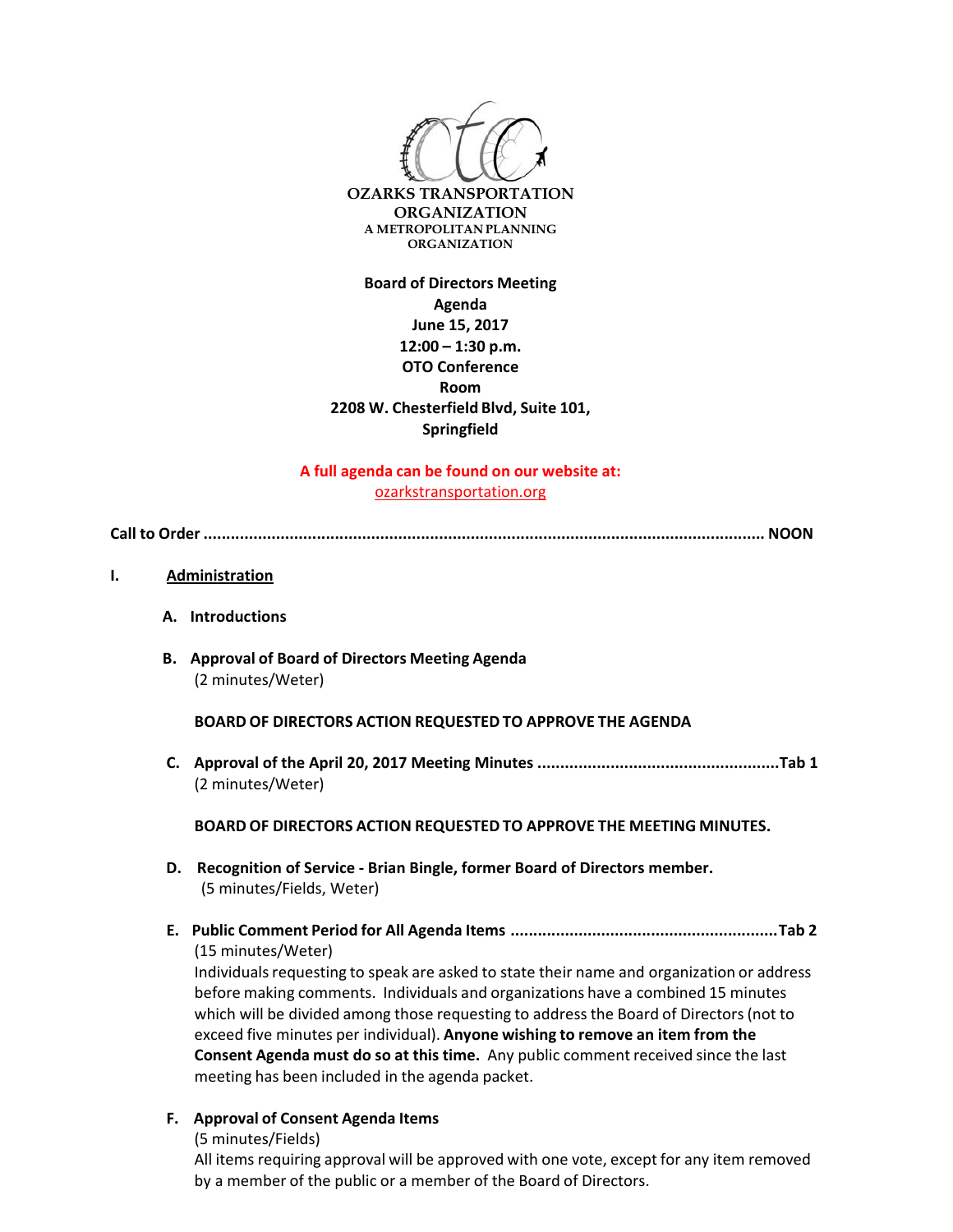# **BOARD OF DIRECTORS ACTION REQUESTED TO APPROVE THE ITEMS ON THE CONSENT AGENDA**

**G. Executive Director's Report**

(5 minutes/Fields)

A review of staff activitiessince the last Board of Directors meeting will be given.

#### **H. MoDOT Update**

(5 minutes/MoDOT) A MoDOT Staff member will give an update of MoDOT activities.

#### **I. Legislative Reports**

(5 minutes/Weter) Representativesfrom the OTO area congressional delegation will have an opportunity to give updates on current items of interest.

#### **J. FHWA/FTA Presentation**

(10 minutes/McMahon) Representativesfrom the Department of Transportation will be discussing the federal planning certification review for OTO that is currently being conducted.

#### **II. New Business**

**A. MoDOT Draft FY 2018‐2022 STIP............................................................................... Tab 3**  (10 minutes/Fields)

The MoDOT Statewide Transportation Improvement Program has been released for public comment. A copy is included for review.

## **BOARD OF DIRECTORS ACTION REQUESTED TO ENDORSE THE DRAFT FY 2018‐2022 STIP**

**B. Updated Priority Projects of Regional Significance.................................................... Tab 4** (10 minutes/Fields)

Prior to commencing the prioritization process for the FY 2019‐2022 STIP, a revision to the Priority Projects of Regional Significance Map is needed. The projects to be prioritized will be taken from this listing.

## **BOARD OF DIRECTORS ACTION REQUESTED TO APPROVE THE UPDATED PRIORITY PROJECTS OF REGIONAL SIGNIFICANCE**

**C. Major Thoroughfare Plan Variance Request.............................................................. Tab 5** (10 minutes/Longpine) Christian County is requesting a variance to the Major Thoroughfare Plan intersection spacing standards for Southernview Road.

## **BOARD OF DIRECTORS ACTION REQUESTED TO APPROVE THE VARIANCE REQUEST**

**D. Federal Funds Balance Report................................................................................... Tab 6** (10 minutes/Longpine) An updated federal funds balance report is included. Members are requested to review the report and advise staff of any discrepancies.

#### **NO ACTION REQUIRED – INFORMATIONAL ONLY**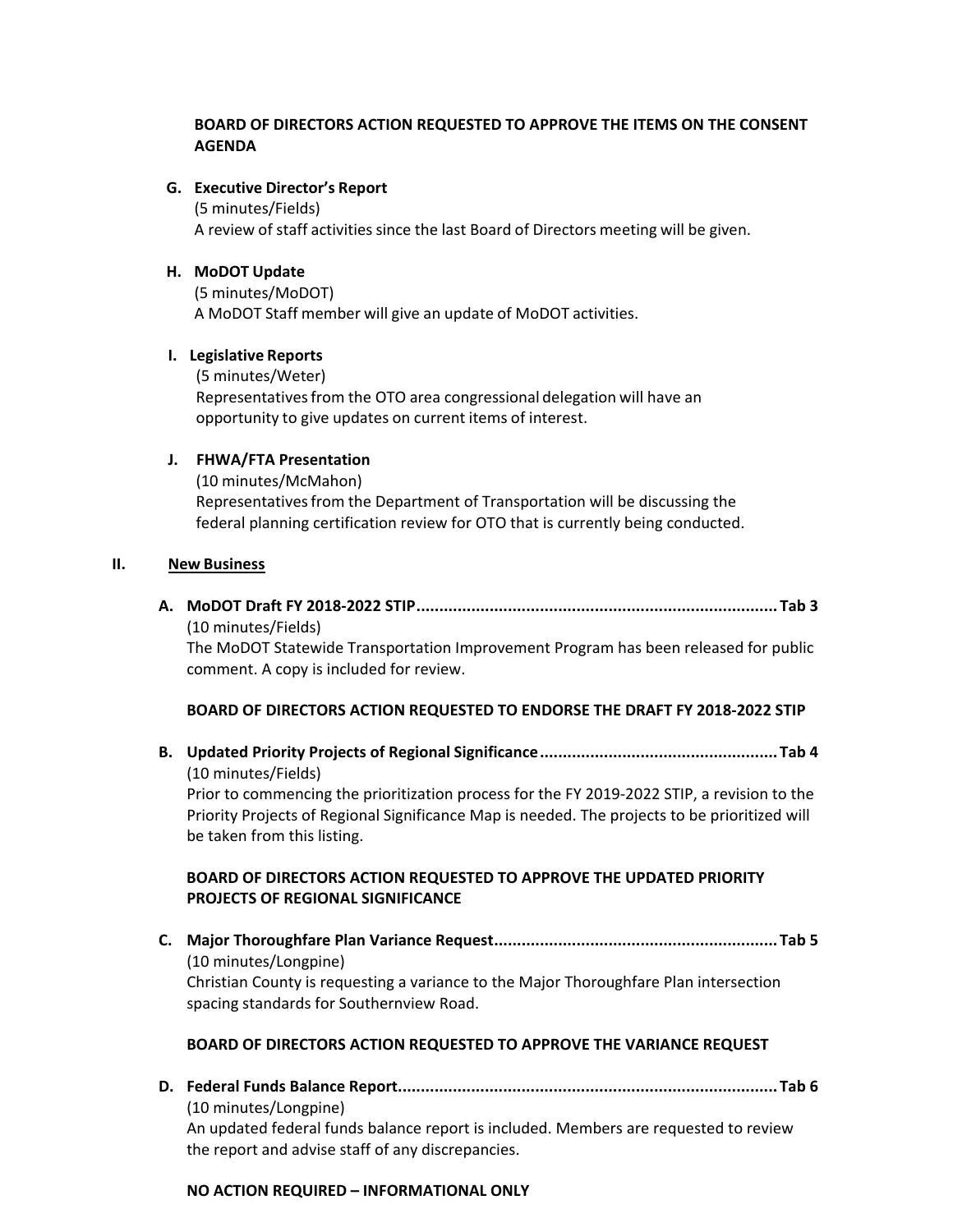**E. OTO 2017 Public Participation Plan........................................................................... Tab 7** (10 minutes/Faucett) Staff will present the new Draft 2017 Public Participation Plan.

# **BOARD OF DIRECTORS ACTION REQUESTED TO APPROVE OF THE 2017 PUBLIC PARTICIPATION PLAN**

**F. FY 2018 DBE Program Goal ....................................................................................... Tab 8**  (5 minutes/Thomason) OTO reviews the disadvantaged business enterprise goal annually to ensure compliance with federal regulations.

# **BOARD OF DIRECTORS ACTION REQUESTED TO APPROVE THE PROPOSED ANNUAL DBE GOAL**

**G. 3rd Quarter Financial Statements .............................................................................. Tab 9** (5 minutes/Cameron) OTO Board Treasurer, David Cameron, will present the third quarter financial statements.

# **BOARD OF DIRECTORS ACTION REQUESTED TO ACCEPT THE THIRD QUARTER FINANCIAL STATEMENTS**

## **III. Consent Agenda (See Item I.E)**

**A. Administrative Modification Number 1 to the FY 2017 UPWP................................. Tab 10** An Administrative Modification to the FY 2017 UPWP was approved to increase the funding for MoDOT provided direct costs to match federal planning funds.

## **NO ACTION REQUIRED – INFORMATIONAL ONLY**

**B. Administrative Modification Number 1 to the FY 2018 UPWP............................... Tab 10a** An Administrative Modification to the FY 2018 UPWP was approved to modify financial tables to more accurately reflect federal and local share of funding.

## **NO ACTION REQUIRED – INFORMATIONAL ONLY**

**C. Amendment Number Five to** *Transportation Plan 2040* **........................................ Tab 10b** The funding projections for *Transportation Plan 2040* are proposed to be revised in order to more accurately reflect updated MoDOT projections.

# **BOARD OF DIRECTORS ACTION REQUESTED TO APPROVE AMENDMENT NUMBER FIVE TO** *TRANSPORTATION PLAN 2040*

**D. Amendment Number Six to** *Transportation Plan 2040* **...........................................Tab 10c** MoDOT has requested to add the expansion of I‐44 to the Fiscally Constrained Project List of *Transportation Plan 2040*.

# **BOARD OF DIRECTORS ACTION REQUESTED TO APPROVE AMENDMENT NUMBER SIX TO** *TRANSPORTATION PLAN 2040*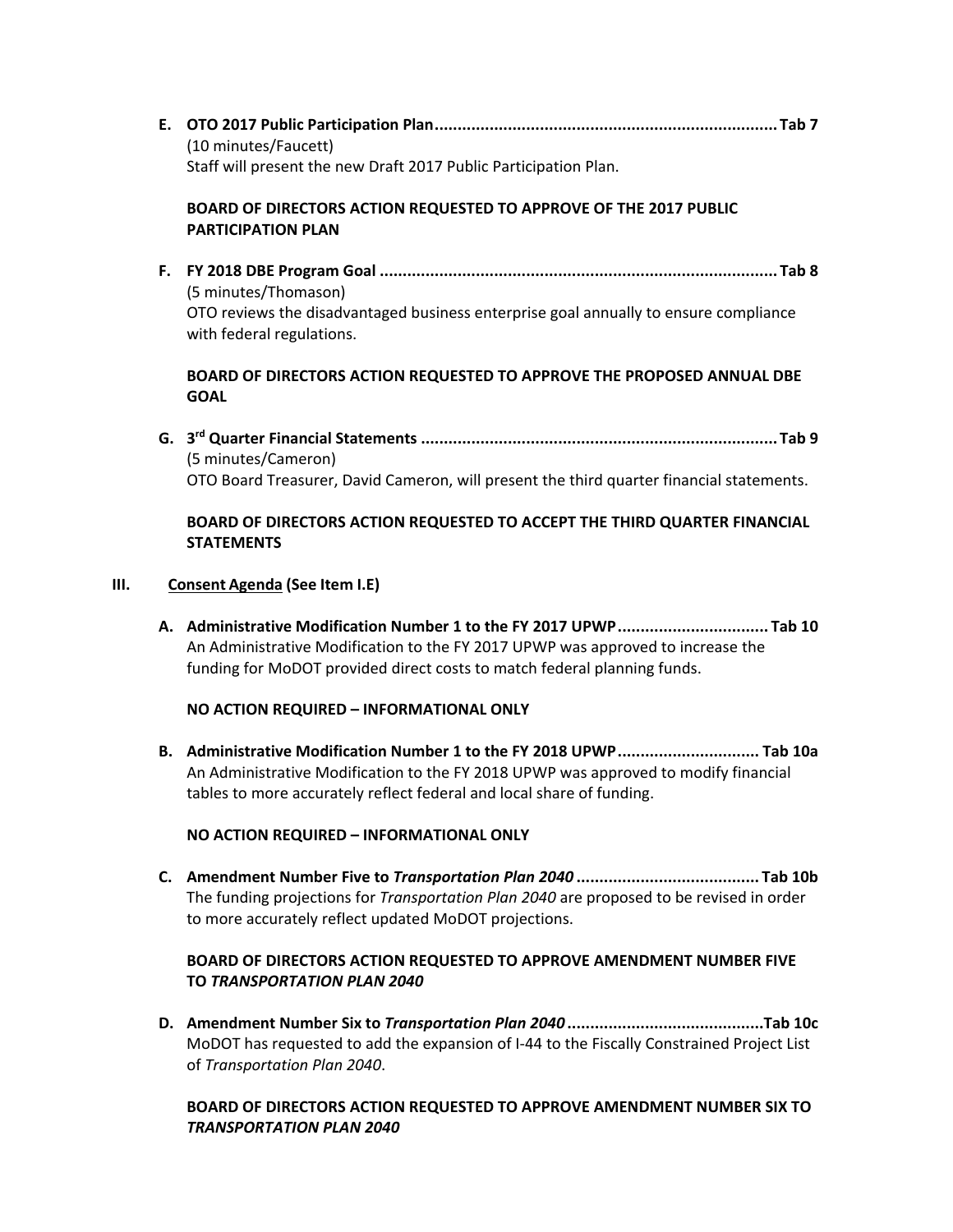**E. Amendment Number Seven to** *Transportation Plan 2040* **..................................... Tab 10d** A Major Thoroughfare Plan amendment has been requested by the City of Springfield in order to change Grant Avenue between Grand and Norton from a Principal Arterial to a Secondary Arterial.

# **BOARD OF DIRECTORS ACTION REQUESTED TO APPROVE AMENDMENT NUMBER SEVEN TO** *TRANSPORTATION PLAN 2040*

**F. Amendment Number Six to the FY 2017‐2020 TIP................................................. Tab 10e** There is one change included with Amendment Number Six to the FY 2017‐2020 Transportation Improvement Program which is included for member review.

# **BOARD OF DIRECTORS ACTION REQUESTED TO APPROVE AMENDMENT NUMBER SIX TO THE FY 2017‐2020 TIP**

**G. Administrative Modification Number Two to the FY 2017‐2020 TIP .......................Tab 10f**  There are five modifications that have been administratively approved by staff. Please see the attached materials for more information.

# **NO ACTION REQUIRED ‐ INFORMATIONAL ONLY**

## **IV. Other Business**

- **A. Board of Directors Member Announcements** (5 minutes/Board of Directors Members) Members are encouraged to announce transportation events being scheduled that may be of interest to OTO Board of Directors members.
- **B. Transportation Issues for Board of Directors Member Review** (5 minutes/Board of Directors Members) Members are encouraged to raise transportation issues or concerns that they have for future agenda items or later in‐depth discussion by the OTO Board of Directors.
- **C. Articlesfor Board of Directors Member Information..............................................Tab 11** (Articles attached)
- **V. Adjourn meeting.** A motion is requested to adjourn the meeting. Targeted for **1:30 pm.**

The next Board of Directors regular meeting is scheduled for Thursday, August 17, 2017, at 12:00 P.M. at the OTO Offices, 2208 W. Chesterfield Blvd, Suite 101.

## Attachments

Pc: Ken McClure, Springfield City Council Matt Morrow, President, Springfield Area Chamber of Commerce Joelle Cannon, Senator Blunt's Office Dan Wadlington, Senator Blunt's Office David Stokely, Senator McCaskill's Office Jeremy Pruett, Congressman Long's Office Area News Media